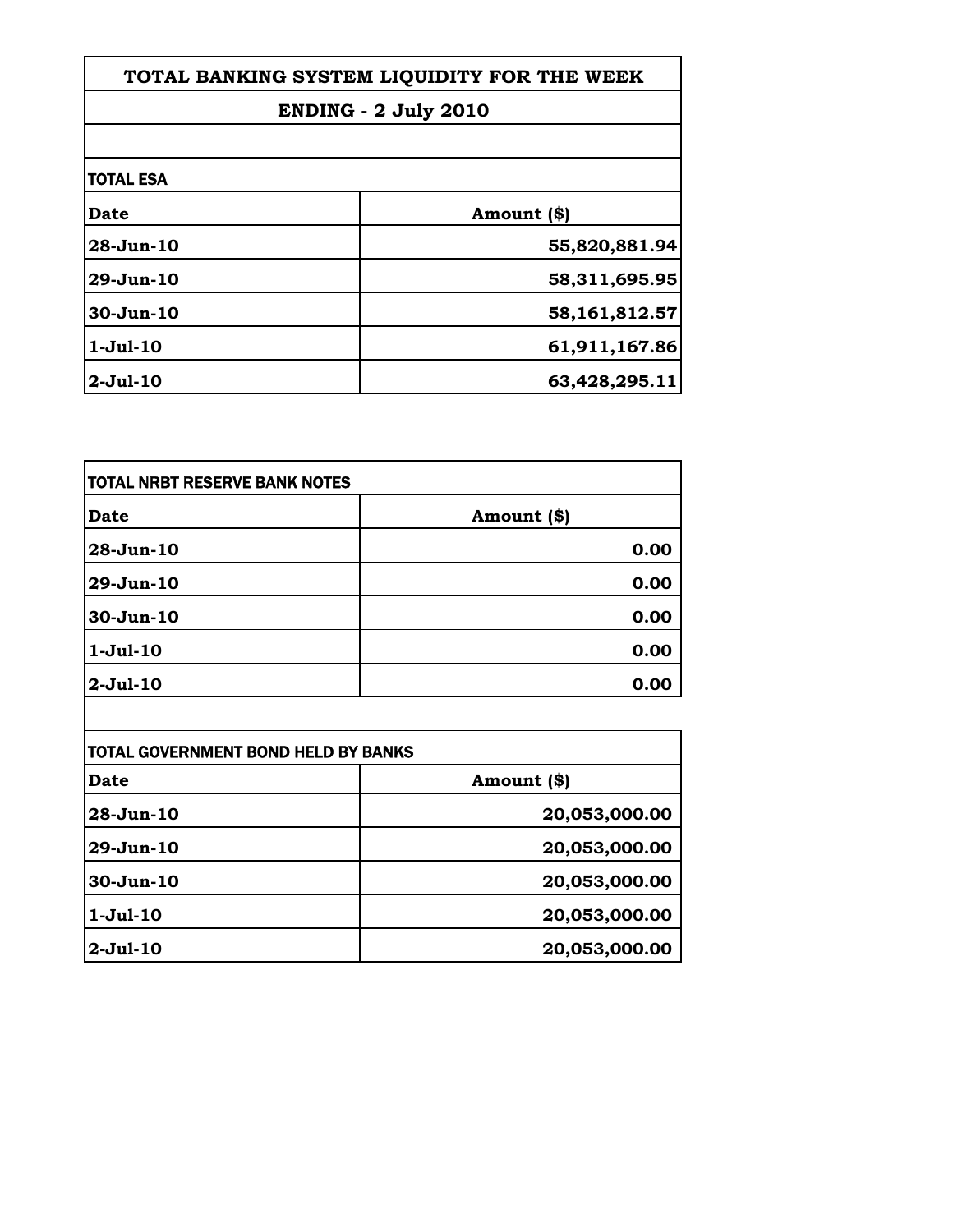| TOTAL BANKING SYSTEM LIQUIDITY FOR THE WEEK<br><b>ENDING - 9 July 2010</b> |  |
|----------------------------------------------------------------------------|--|
|                                                                            |  |
|                                                                            |  |
| Amount (\$)                                                                |  |
| 63,738,464.48                                                              |  |
| 64,150,508.41                                                              |  |
| 65,795,061.44                                                              |  |
| 67,711,795.76                                                              |  |
| 68,097,318.28                                                              |  |
|                                                                            |  |

| TOTAL NRBT RESERVE BANK NOTES |             |
|-------------------------------|-------------|
| Date                          | Amount (\$) |
| 5-Jul-10                      | 0.00        |
| $6 -$ Jul $-10$               | 0.00        |
| 7-Jul-10                      | 0.00        |
| 8-Jul-10                      | 0.00        |
| 9-Jul-10                      | 0.00        |

| TOTAL GOVERNMENT BOND HELD BY BANKS |               |
|-------------------------------------|---------------|
| Date                                | Amount (\$)   |
| $5-Jul-10$                          | 20,053,000.00 |
| $6 -$ Jul $-10$                     | 20,053,000.00 |
| $7-Jul-10$                          | 20,053,000.00 |
| $8-Jul-10$                          | 20,053,000.00 |
| $9 - Jul - 10$                      | 20,053,000.00 |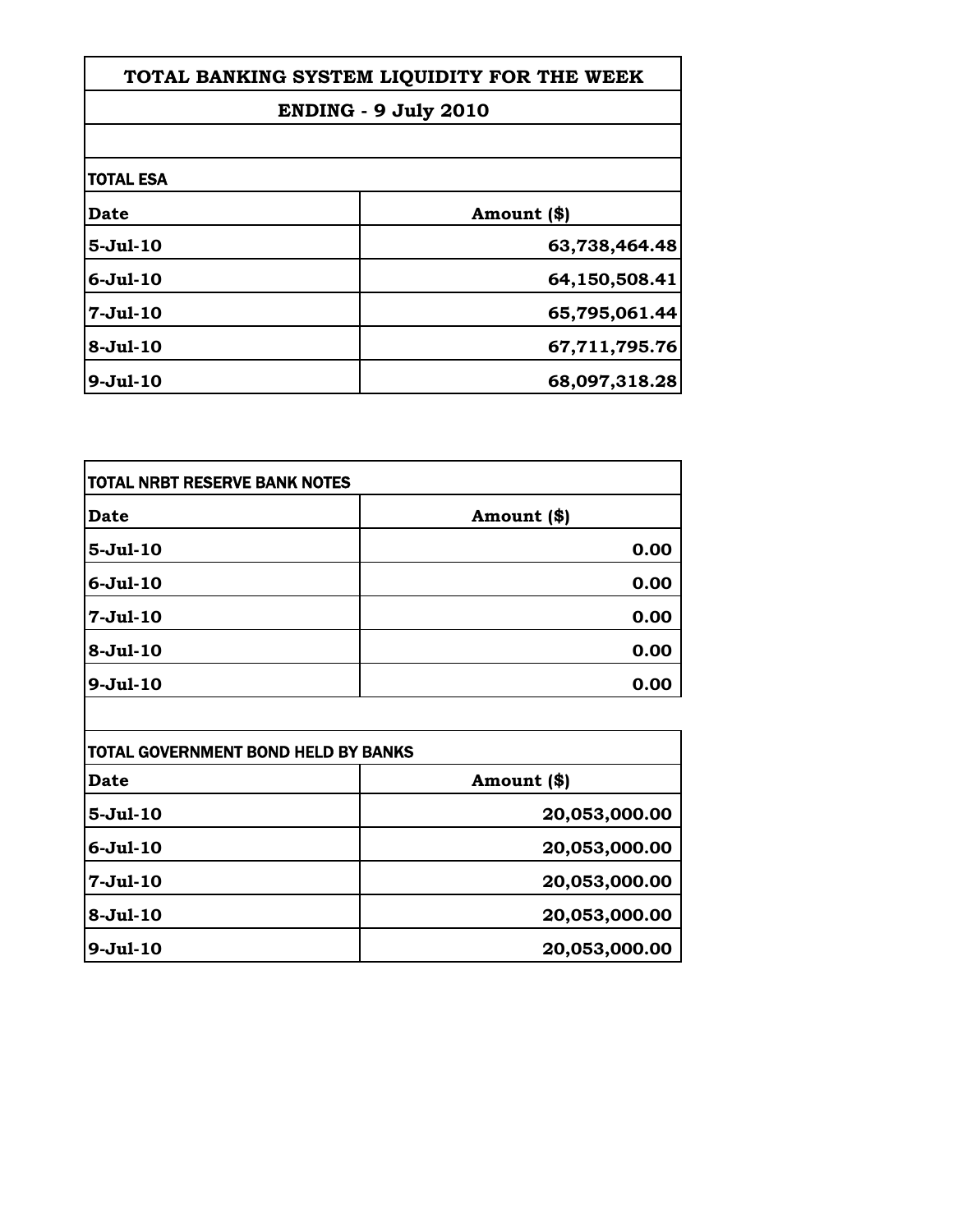| TOTAL BANKING SYSTEM LIQUIDITY FOR THE WEEK |               |
|---------------------------------------------|---------------|
| <b>ENDING - 16 July 2010</b>                |               |
|                                             |               |
| <b>Date</b>                                 | Amount (\$)   |
| $13 - Jul - 10$                             | 65,369,229.29 |
| 14-Jul-10                                   | 62,981,456.51 |
| 15-Jul-10                                   | 62,908,140.75 |
| $16 -$ Jul $-10$                            | 62,471,581.66 |

| <b>TOTAL NRBT RESERVE BANK NOTES</b>       |             |
|--------------------------------------------|-------------|
| Date                                       | Amount (\$) |
| 13-Jul-10                                  | 0.00        |
| 14-Jul-10                                  | 0.00        |
| 15-Jul-10                                  | 0.00        |
| $16 -$ Jul $-10$                           | 0.00        |
|                                            |             |
| <b>TOTAL GOVERNMENT BOND HELD BY BANKS</b> |             |
| Date                                       | Amount (\$) |
|                                            |             |

| Date             | Amount (\$)   |
|------------------|---------------|
| $13 - Jul - 10$  | 20,053,000.00 |
| $14 -$ Jul $-10$ | 20,053,000.00 |
| $15 -$ Jul $-10$ | 20,053,000.00 |
| $16 -$ Jul $-10$ | 20,053,000.00 |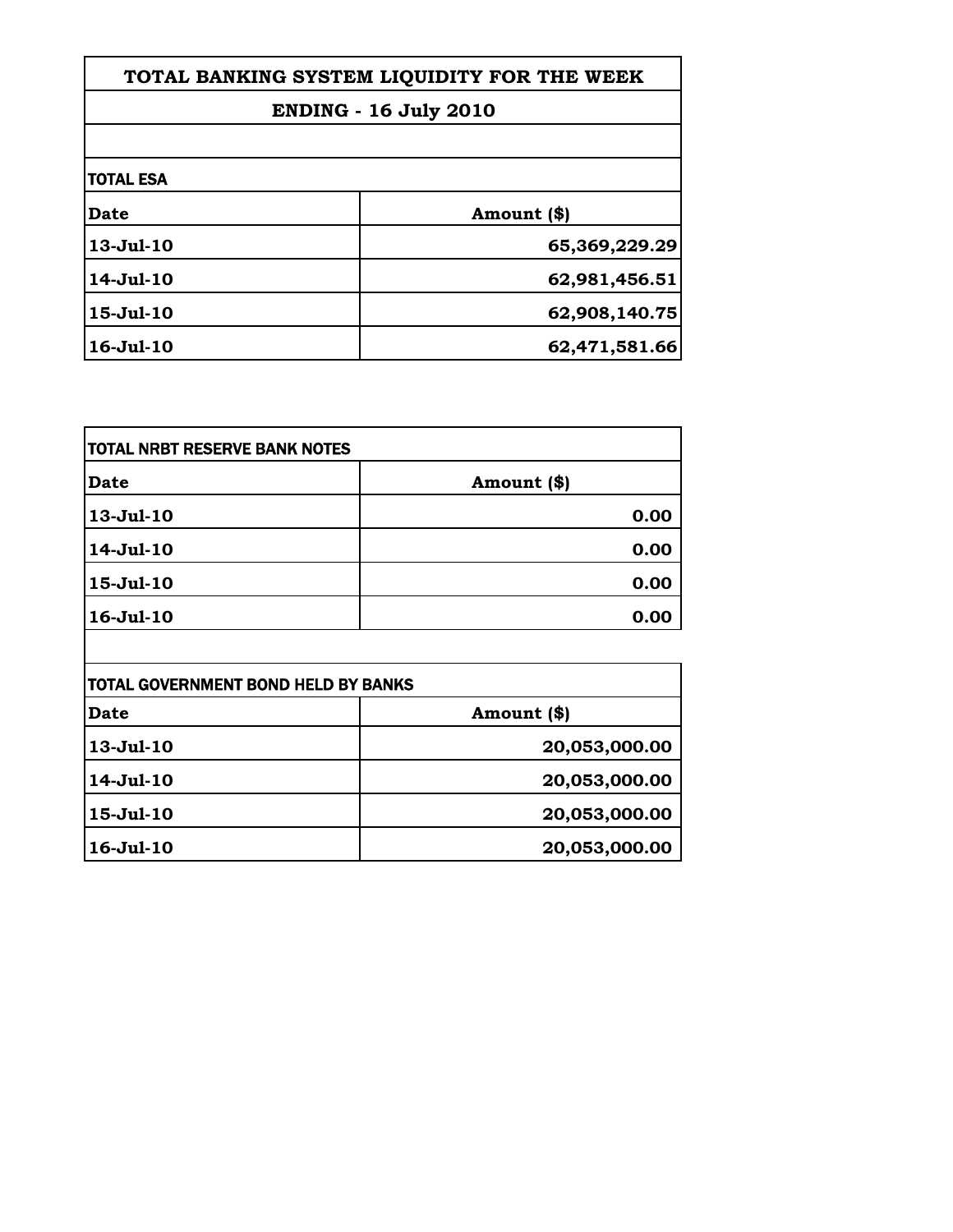| TOTAL BANKING SYSTEM LIQUIDITY FOR THE WEEK |  |
|---------------------------------------------|--|
| <b>ENDING - 23 July 2010</b>                |  |
|                                             |  |
|                                             |  |
| Amount (\$)                                 |  |
| 62,489,491.55                               |  |
| 61,147,916.02                               |  |
| 62,265,137.26                               |  |
| 62,692,755.51                               |  |
| 62,711,195.49                               |  |
|                                             |  |

| TOTAL NRBT RESERVE BANK NOTES |             |
|-------------------------------|-------------|
| <b>Date</b>                   | Amount (\$) |
| 19-Jul-10                     | 0.00        |
| 20-Jul-10                     | 0.00        |
| 21-Jul-10                     | 0.00        |
| 22-Jul-10                     | 0.00        |
| 23-Jul-10                     | 0.00        |

| TOTAL GOVERNMENT BOND HELD BY BANKS |               |
|-------------------------------------|---------------|
| <b>Date</b>                         | Amount (\$)   |
| 19-Jul-10                           | 20,053,000.00 |
| 20-Jul-10                           | 20,053,000.00 |
| $21 -$ Jul $-10$                    | 20,053,000.00 |
| $22 -$ Jul $-10$                    | 20,053,000.00 |
| $23 - Jul - 10$                     | 20,053,000.00 |